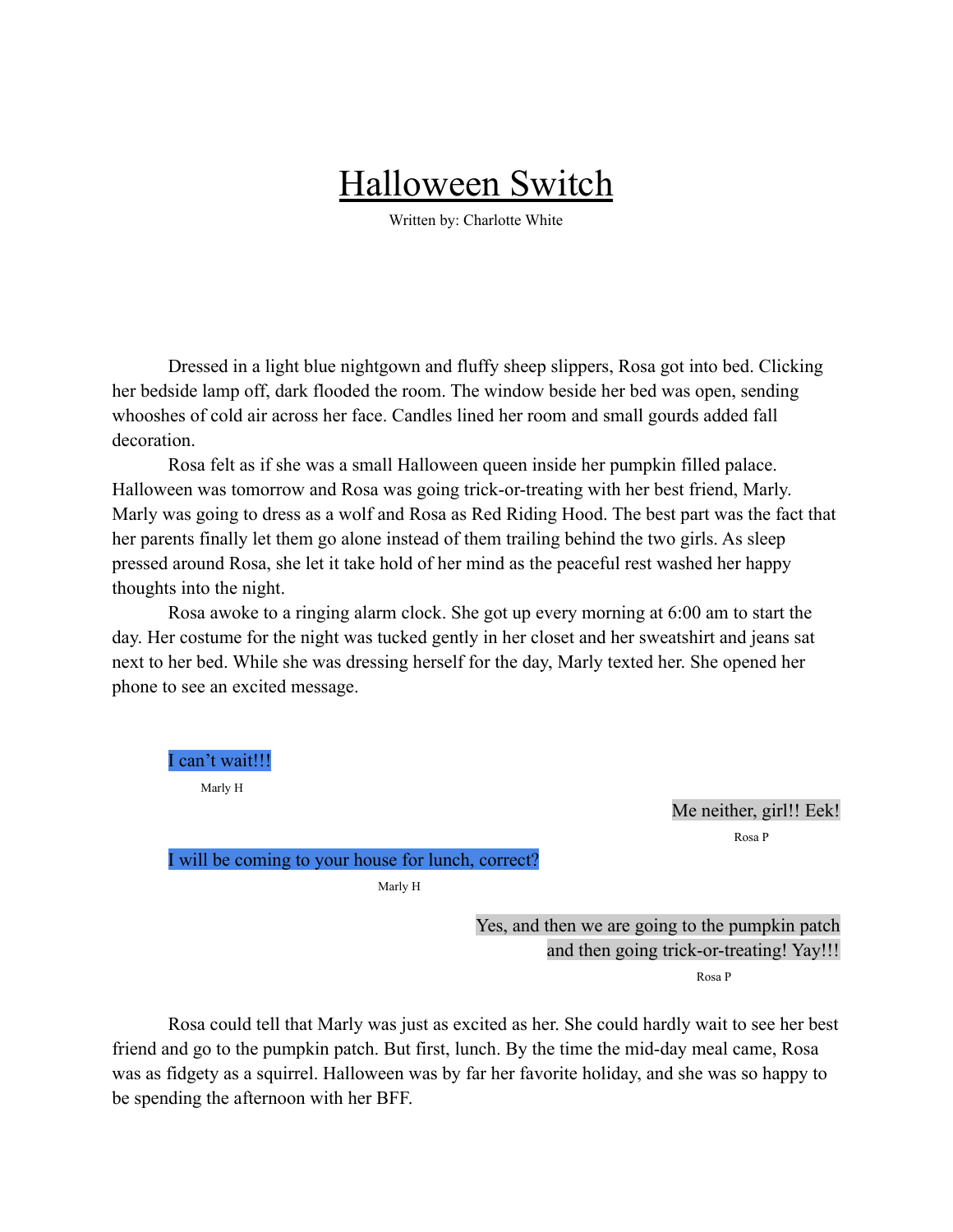*Ding, Dong! Ding, Dong!* The doorbell rang loudly throughout the house. Rosa rushed to the door and opened it to reveal her blonde haired best friend.

"Ahh! I'm so happy to see you! I've been waiting all morning!" cried Rosa, hugging Marly tightly.

"Me, too! Like we left from my house 5 minutes early because I was literally just waiting in the car." Marly laughed lightly and stepped into the house.

Rosa's mom came out from the kitchen holding a plate with two perfect grilled cheese sandwiches on it.

"Yum! You didn't tell me we were having our favorite food!" Marly eyed the sandwiches and licked her lips.

"I didn't know either!" Rosa sat down at the table and grabbed a still warm sandwich. Marly sat beside her and grabbed two plates for the girls.

Marly snarfed down the food in maybe three bites. Rosa was slower, but still went fast. They finished in five minutes and then Rosa ran upstairs to show Marly her costume.

"It's absolutely adorable!" Marly plopped down on Rosa's bed and peted Jace, her dalmatian puppy.

"I got it at Costume Galore yesterday. We found it on sale for only \$6."

"Awesome!" Marly grabbed her phone from her pocket and scrolled through her pictures. Then she held the phone up to show Rosa one. "This is my costume."

Her costume was a pair of wolf ears and a wolf onesie. The onesie even had a tail on the back. "Wow!" The costume looked amazing.

Jace crawled up behind Rosa carrying his purple leash. "Awroooo." He moaned gently. She gave in and attached the leash to his collar, picking him up.

"You wanna go on a walk? You wanna go on a walk?" Rosa cooed and tickled his nose. "Let's go." She nodded to Marly and they went downstairs.

Two and a half hours later, Marly and Rosa came back from the pumpkin patch. Marly raced home to get her costume. Rosa excitedly got into her cloak and dress. Her Red Riding Hood costume looked great with her wavy chocolate brown hair. She tied it in a side braid just as Marly raced back into her room. Her onesie was gray and fluffy with a shaggy tail hanging at the back. Her headband was soft and absolutely awesome.

"You ready?" Marly squealed, jumping up and down.

"You bet!" Rosa opened the door to her bedroom and the pair walked down to the first floor.

Jace sat near the door, ready for trick-or-treating with Rosa and Marly. Rosa grabbed her woven basket for candy, and Marly grabbed a fluffy gray bag. Setting off, the girls came towards a dark blue house. "Trick or treat!" Rosa gratefully accepted a chocolate Hershey's bar.

"Next house!" Marly whispered.

After 40 minutes, Marly's bag bulged and Rosa's basket was almost overflowing. A dark gray house loomed ahead. Spikey black fences lined the front yard and grayish-green ivy scaled the walls. A lopsided roof tilted on top of the tall house. A small black cauldron sat on the porch.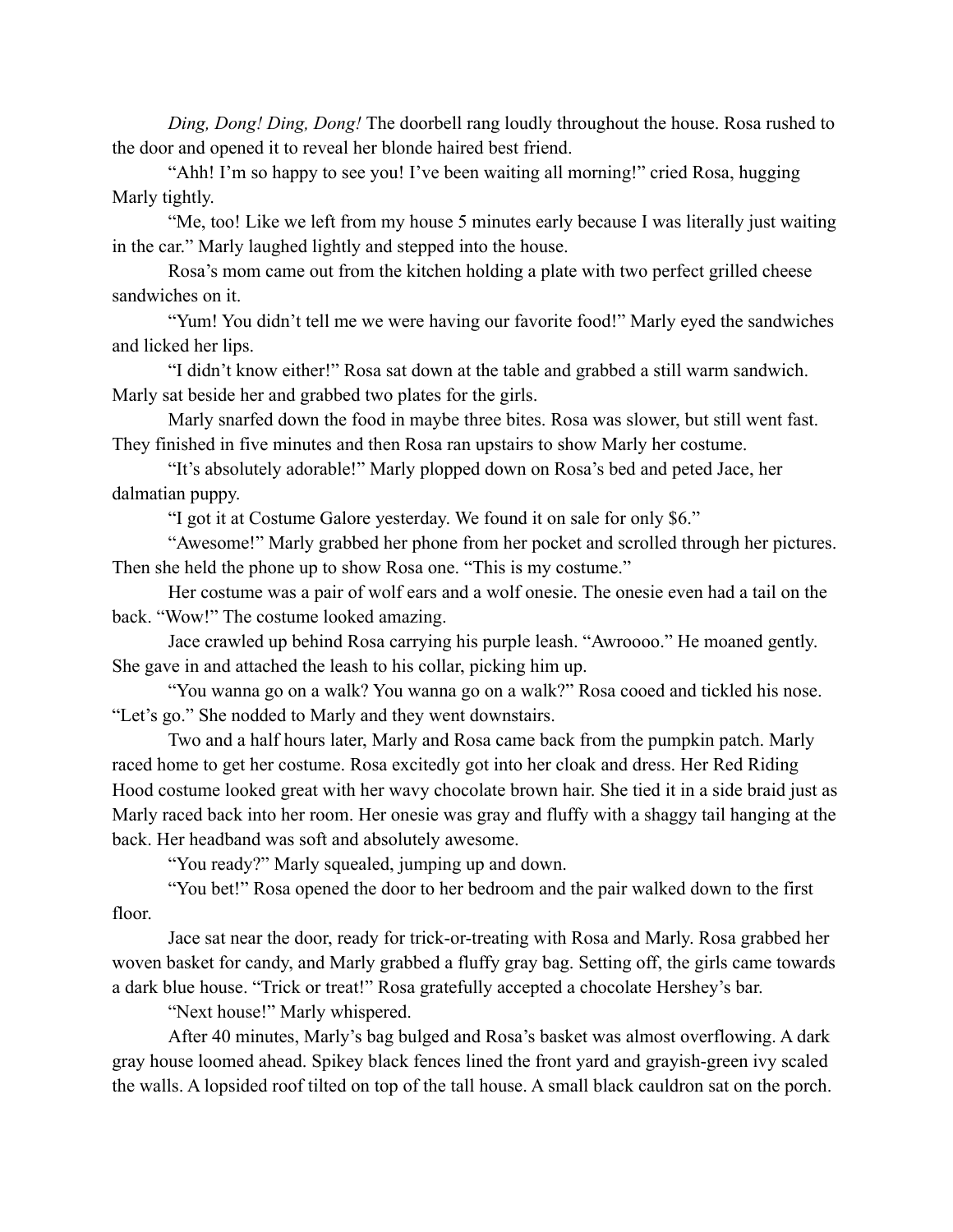The girls approached hesitantly. The bucket had a sign that said "Take one." A bright orange candy sat on top, like a rose in a patch of daisies. Rosa grabbed a Snickers but Marly went for the gummy candy on top, intrigued by its orange paper.

"Oh Marly! Off-brand candies are always the worst. And orange is your least favorite color!" Rosa laughed.

"I don't know. It looks… good." Marly unwrapped the candy and popped a bright red chew into her mouth. She stuck the wrapper in her bag.

Rosa and Marly walked along the street, coming to a couple more houses. Jace kept barking at Marly. "Arf to you too, pup." She barked back a very realistic sound.

"Geez, have you been practicing?" Rosa joked.

Jace walked carefully around Rosa's legs, as if afraid of Marly. "Nah, he's probably just scared of my costume." Marly shook her head.

"I guess." Rosa turned back to the road.

It was 9:00. Most trick-or-treaters had disappeared, with only a few still wandering around. By the time they came to the last house they wanted to go to, Marly was silent.

"Trick or treat!" called Rosa through the door.

A dark haired woman came out holding a bowl of candy. "Agh!" She screamed, dropped the bowl, and ran back inside. A wolf came out from behind Rosa and ate the candy.

"Easy…" Rosa backed away slowly, looking around for Marly. Then it hit her. The wolf *was* Marly.

It must've been the weird candy that Marly ate! It turned her into her costume. How could Rosa get her friend back?

The wolf stood up on its hind legs, noticing Rosa. It bared its teeth and snarled.

Rosa had dropped her basket at the sight of Marly-wolf, and she grabbed Marly's bag. She held it up defensively, but then Marly-wolf dropped back down and whimpered. Rosa softened her gaze, gently patting the wolf's neck.

"I'll get you back, don't worry." Rosa set the bag down next to her, and the candy wrapper fell out. "Wait a sec…" Rosa grabbed the wrapper and inside-outed it. A message written in tiny print showed up on the inside.

## When 8 o'clock arrives, a surprise awaits, a bright red candy with a cinnamon taste.

"Well we know that part. You ate the red candy." Rosa squinted to see the next line.

The costume you wear, will turn inside out, you will become scary, that I don't doubt.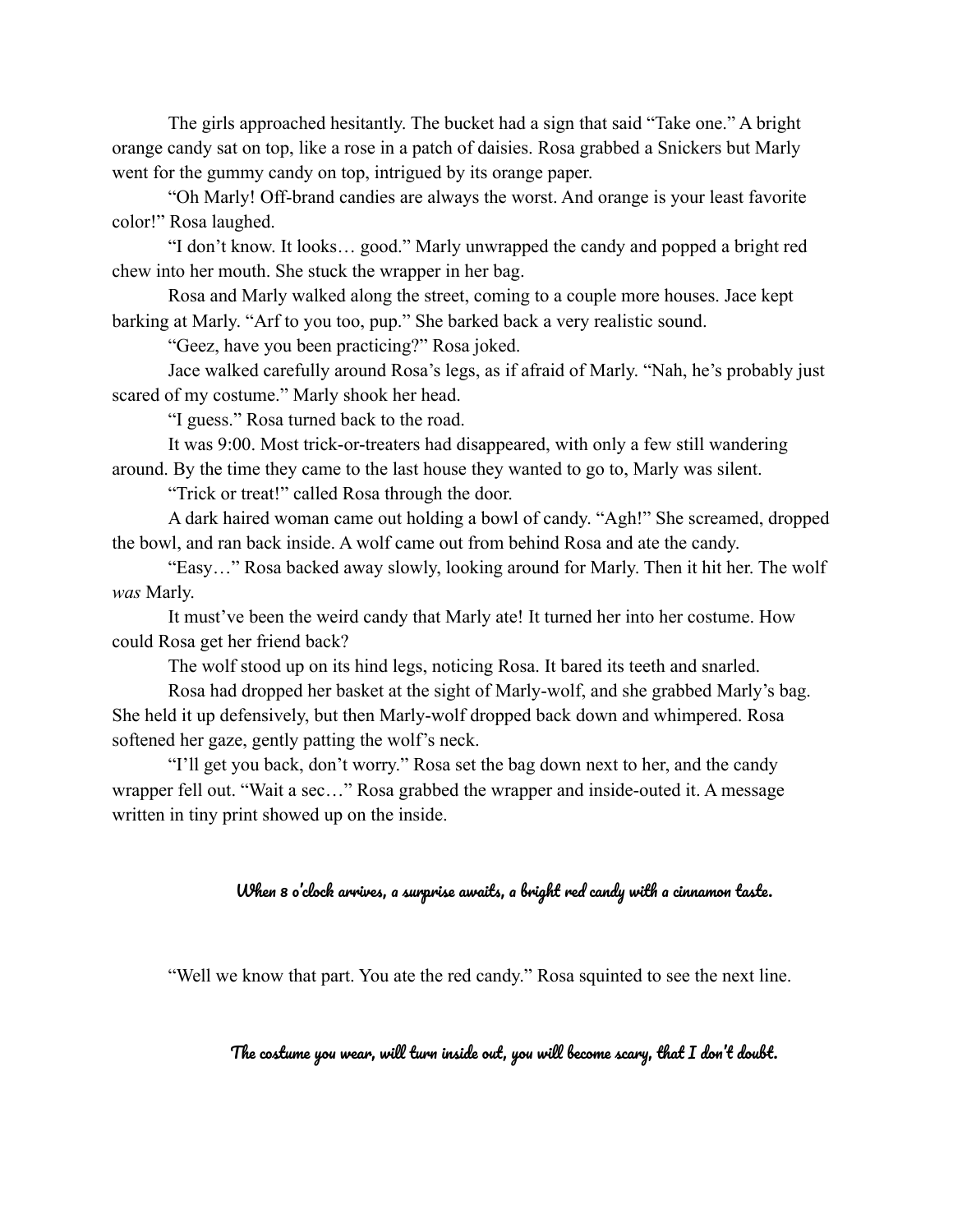"Ok… You definitely are your costume, and you are pretty scary. This doesn't say anything about how to get you back!" Rosa was agitated by the vague message, but continued reading.

## When midnight strikes twelve clock chimes, the potion you need will wait in my house. If you don't get it in time, you will be forever mine.

Rosa took a deep breath. "Potion… Potion… We have to find the house with the candy!" And so, the pair set off. Marly-wolf had to hide if any people went by, but they didn't come across anyone on their way back to the spooky house. By 11:40, they had made it to the street that they needed to be on.

"Oh, Mom and Dad are going to be so worried!" Rosa was afraid, but she knew that she had to get her friend back.

The door creaked open to reveal a dim-lit room. What if this message was just a fake, and she was intruding? Rosa timidly walked forward. The clock on the wall ticked lightly. 11:46. Only 14 minutes to find a potion. Rosa wished she had a flashlight, but Marly-wolf seemed to be able to see well in the dark.

Marly-wolf led her into separate rooms and up and down staircases. Rosa was worried they would get lost. As she felt around, she couldn't find any potion. In one stretch of space, it was pitch-black in the room. Marly-wolf barked slightly. She pushed Rosa onto her hands and knees and then pushed her forward. Rosa was crawling through a tiny, damp tunnel.

A room appeared in front of her. Rosa could see again. A light flickered in the corner and a hard concrete floor was underneath her feet. Marly-wolf nodded towards a bubbling pot in the center of the room. Rosa and the wolf approached.

A gray-blue liquid fizzed and frothed in it, like a polluted lake. A small glass vial layed next to the cauldron on the floor. "Well, this is it." Another clock hung on the wall. 11:59. Rosa dipped the vial into the potion. It burned against her bare skin. She begged the wolf to open its mouth.

"C'mon! You have to Marly!" Rosa felt a whoosh of dark air appear beside her. Wispy black hands reached for Marly-wolf. Finally, the animal gave in. Rosa poured the liquid into her mouth and the dark gray ghost cried behind her.

The wolf's skin began to shred and its fur shedded onto the ground. Marly appeared where the wolf had just been standing. The ghost cried out again, and tried to stick the fur onto Marly. Then, it disappeared into the air. The girls squeezed each other tightly.

"Thank you." Tears rolled down Marly's face.

"What was it like?" Rosa asked.